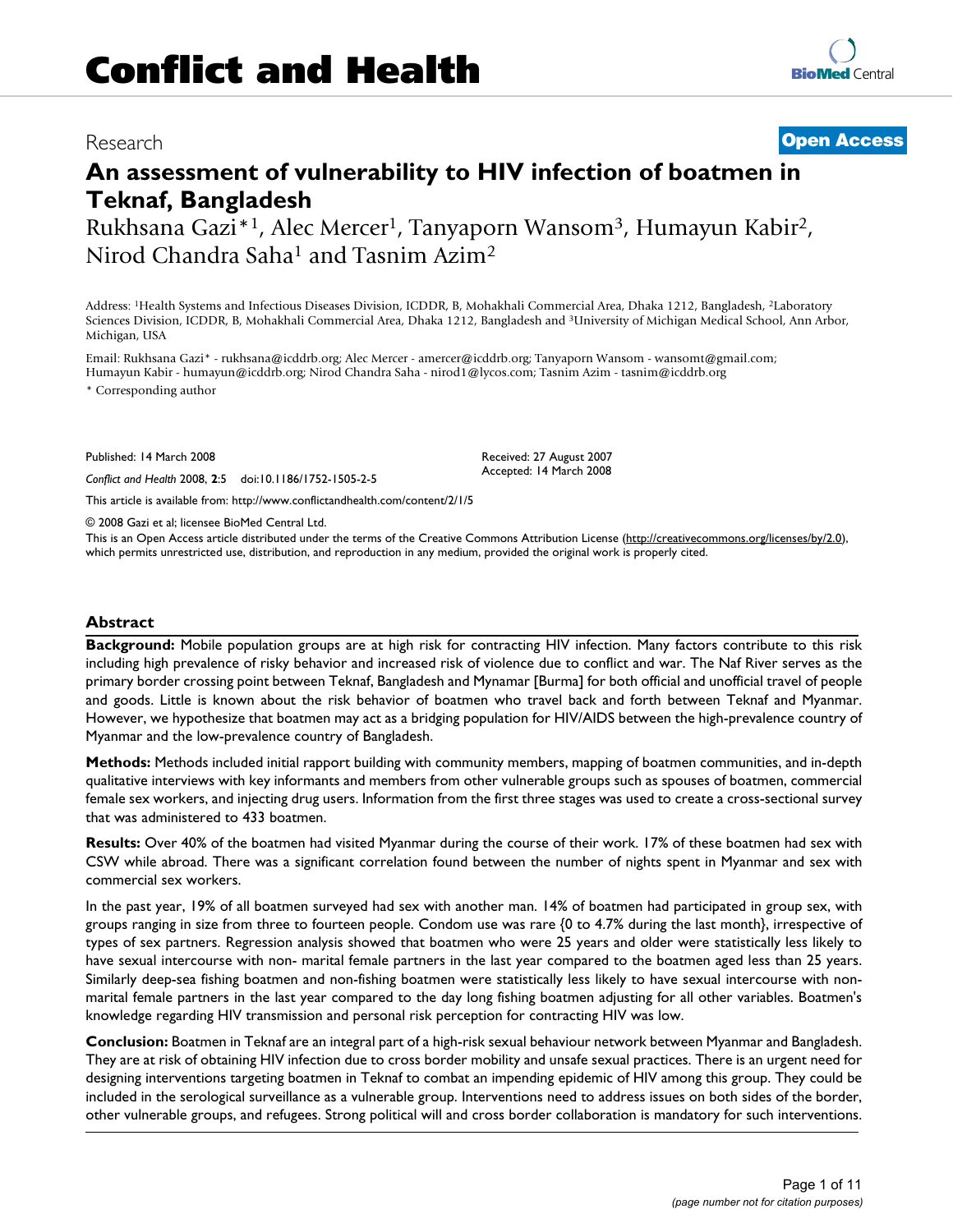## **Introduction**

Mobile populations such as truckers and migrant workers are at risk for contracting HIV infection [1-3]. Many different factors, including time spent away from home, may contribute to risky behaviour among mobile occupational groups. For example, a study among truck drivers in South India found that an increased duration of trips was a significant risk factor for HIV infection [1]. However, a study in Brazil reported a high prevalence of risk behaviour among short route truck drivers, suggesting that other factors were involved in increasing vulnerability to HIV infection [4]. Sailors and fishermen constitute mobile population groups spending both long and short periods away from home.

Risky sexual behaviour and high prevalence of HIV [3.2% to 16.1%] has previously been documented among fishermen groups [5-9]. Often fishermen communities have higher prevalence of HIV compared to the general population [6,10-13]. In Malaysia, HIV prevalence among fishermen is 7.8%, while in the general population, is less than 2% [10]. A cross-sectional study of migrant fishermen in Thailand conducted in 2000 found a 15% prevalence of HIV/AIDS, while a 2004 cross-sectional study among fishermen in Sihanoukville, Cambodia documented an HIV prevalence of 16.1%, more than double the HIV prevalence estimated for the general population [6,11]. HIV/AIDS is identified as the leading cause of death among adults aged between 15 and 50 in Lakeshore areas in Uganda [12]. In Kagera region, Tanzania, fishermen were found to be five times more likely to die of AIDS-related illnesses than farmers [13]. Despite the high vulnerability to HIV infection of fisher community when compared to the general population, awareness regarding the causes of HIV infection is reported to be low [14]. A study done among fishermen in the Gulf of Thailand and the Andaman Sea found 13% self-treatment of last STD [Sexually Transmitted Disease] [15].

A comprehensive review of fishermen communities by Alison and Seeley suggested that their vulnerability to HIV stems from complex, interacting causes that may include the time fishermen spend away from home, their high mobility, their access to daily cash income in an overall context of poverty, their background characteristics, the ready availability of commercial sex in fishing ports and risk taking behaviors [8]. Factors such as young age, unmarried status, multiple sex partners including commercial sex partners, duration of stay in the port areas, lack of condom use, and prevalence of sexual violence have been found to be associated with increased vulnerability of fishing communities to HIV infection [5,9,11]. Since some studies in fishing communities have reported high HIV prevalance in women [5,10], it is assumed that heterosexual transmission prevails as a source of infection

in such communities. However, other risk behaviors, such as injecting drug use, male to male sex, and tattooing have been found to play important roles in fueling the epidemic in many parts of the world among fishermen groups [16,17].

Bangladesh is surrounded by a high HIV prevalence neighboring country at southern part, Myanmar [18]. Teknaf is a small town in the Chittagong Division at the southern tip of Bangladesh, separated from Myanmar on the eastern side by the river Naf. The Naf River serves as a primary crossing point for people traveling back and forth between Bangladesh and Myanmar. Teknaf, Bangladesh, a burgeoning tourist spot, has about 23,000 inhabitants and is situated along the bank of the Naf River, with the Arakan state of Myanmar on the other side. Although Bangladesh currently has a low prevalence of HIV/AIDS [19], there is a potential for the spread of HIV across the border areas of Teknaf because of high cross border mobility. Dockworkers have reported high-risk behaviour such as unsafe sex; however, information on the fishermen and boatmen communities in Teknaf is scarce [20].

This border area is unique for many reasons, including the history of the tens of thousands of refugees that are currently living in squalid conditions on the Bangladeshi side. These refugees are comprised of large numbers of a Muslim minority, also known as Rohingyas that had previously lived in Myanmar's Arakan state for generations. After the Myanmar military came into power the Rohingyas were required to leave their homes and relocate to areas away from the border. More than a quarter million people fled to Bangladesh after 1962. About 22,000 of these refugees live in one of two camps managed by the UN Refugee Agency (UNHCR), but many others are undocumented and attempt to make a living in professions such as fishing, boating, smuggling, and sex work. Bangladesh refuses to recognize both official and unofficial refugees as citizens, rendering the vast majority of the permanent population in this border area stateless [21]. In addition to the high numbers of refugees in this area, there has also been an increase in the numbers of seasonal and permanent people that move back and forth between Bangladesh and Myanmar. The border remains very porous despite efforts at regulation on both sides. Since 1979, the Myanmar port has officially been open for bilateral communication between Bangladesh and Myanmar. Bangladeshi people can get a single entry visa for 1 to 5 days from the local office to visit Myanmar [21].

The rise of the commercial sex industry has mirrored the growth of Teknaf as a tourist spot and border crossing. Of ten hotels in Teknaf, eight were identified as linked with the sex trade. Residence-based sex workers are located in and around Teknaf. In addition, refugee camps are known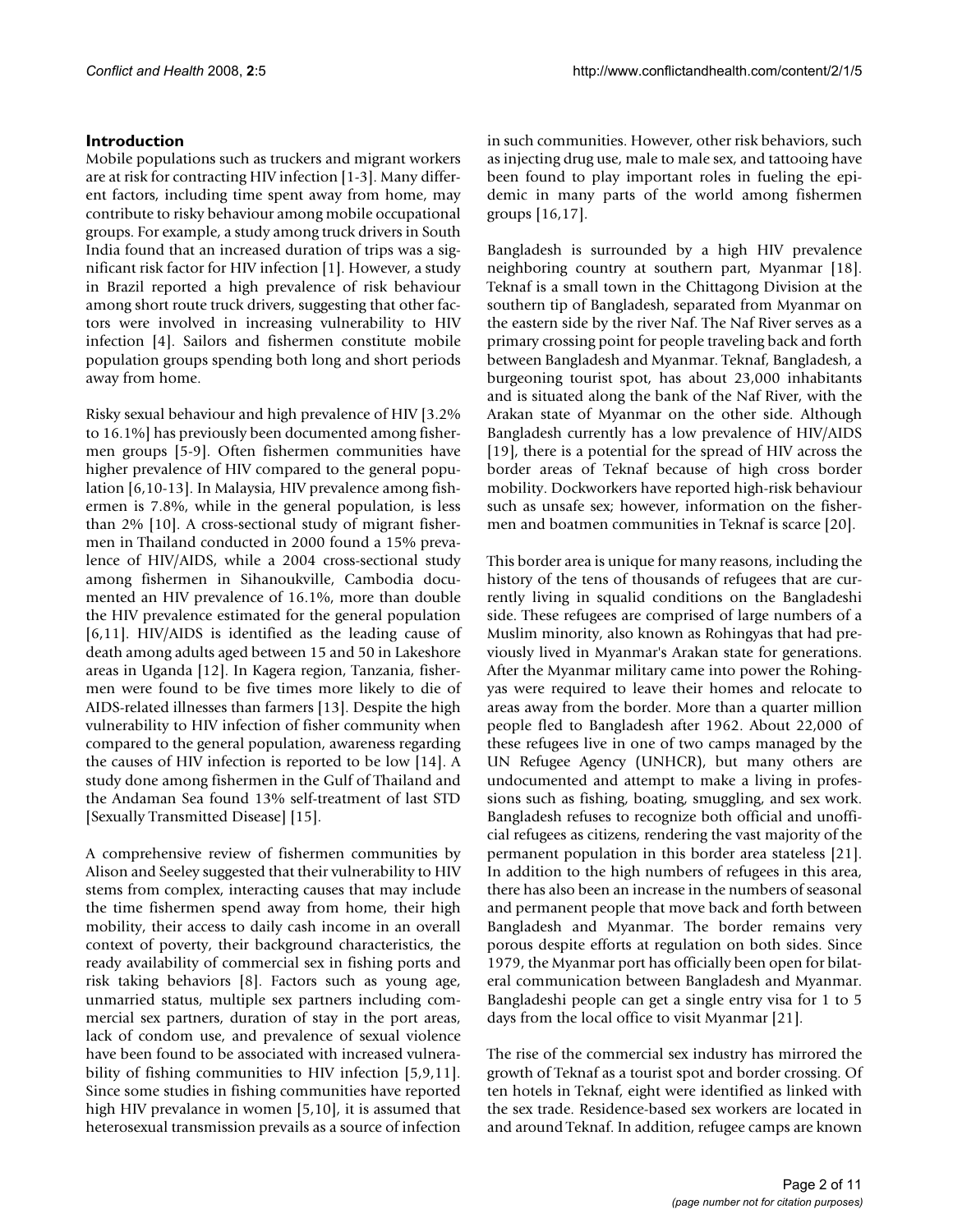to be common places for commercial sex. Boatmen and fishermen are anecdotally reported to be common customers of all types of sex workers in Teknaf. In the proposed study, we aim to assess whether boatmen in Teknaf are vulnerable to HIV infection by quantifying the prevalence of risky behaviour in a border area close to a high prevalence country. By placing such information in a broader context, we also hope to characterize linkages with other high-risk communities that could fuel the spread of an HIV epidemic in this area. Such information is relevant for developing and designing intervention programmes to prevent such an epidemic, and create a basis for a decision about the need for serological testing. Most importantly, it highlights the need for governments to come together to address root causes of health issues on both sides of the border [21].

## **Methods**

The study was conducted from April 2005 to December 2005. Preliminary qualitative information was collected through census of the fishing spots and in-depth interviews of both key informants as well as boatmen themselves. This information helped guide the development of the questionnaire for the quantitative survey. Survey data was collected through structured interviews.

## *Preliminary data collection*

As a part of rapport building, initial meetings were conducted with relevant people of the community. These meetings allowed the study team to identify local vulnerable groups and key informants who were linked with boatmen. Follow-up meetings were conducted with selected key informants during the process of data collection.

A mapping exercise was conducted to construct a census of boats and boatmen in Teknaf. Information was collected through observations made by trained interviewers. Preliminary information on number, location, and types of 'ghats' (landing areas/platforms for boats) was obtained from key informants. Field workers visited each 'ghat', counted boats, boatmen, and made observation for four to five hours at each ghat to identify the types of boatmen according to their activities. Each 'ghat' was observed twice. Mapping information was crosschecked with prior information obtained from key informants.

The mapping exercise identified three types of boatmen based on their activities: non-fishing boatmen, day-long fishing boatmen, and deep sea fishing boatmen. Thirtythree non-fishing boatmen from fifteen boats were identified at two ports in Teknaf. These boatmen originate in Teknaf and travel to Myanmar transporting either passengers or goods. Day long fishing boatmen were defined as non-migrant boatmen who fish in the local areas but do not go to the deep sea for fishing. Deep sea fishing boatmen are those who spend 7–10 days in the deep sea on fishing expeditions.

In-depth interviews were conducted with selected key informants; elderly boatmen, boat owners, NGO workers, male and female pimps of sex workers, journalists, hotel managers, and border traders. Information provided by different key informants was compared to identify contradictions and points of consistency regarding information provide.

Another series of in-depth interviews were conducted in order to further elaborate the risk behaviour linkages of Teknaf boatmen and obtain more information about their lifestyle and day-to-day experiences. These interviews were conducted with members of the following groups: boatmen (n = 17), spouses of boatmen (n = 11), female commercial sex worker (CSW) from different venues, including street, hotel, and home-based workers  $(n = 31)$ , injecting drug users ( $n = 11$ ), and transport workers ( $n =$ 5). In-depth interviews were conducted using flexible guidelines, which were developed after obtaining preliminary information from mapping. The recorded interviews were transcribed. Content analysis was done manually with the transcripts. Similar themes and sub themes were identified and categories. To describe linkages between patterns, themes, and experiences, we developed a data matrix with different cells to reflect the relationships identified within the data.

## *Cross-sectional survey*

For the sample size estimation, we assumed 3% condom use rate, as last time condom use rate during sex with CSW by transport worker was reported to be 3% [19], with precision of +/-2%, and a level of confidence of 95%. Based on these parameters, the sample size required was 279. Assuming a non-response percentage of 5%, 294 boatmen would need to be contacted. Values of other key indicators, such as sexual intercourse with CSW, are not known. However, a sample of 279 interviews would provide adequate precision with an estimated prevalence of sex with a commercial sex worker of 50% (+/-5.8%) and greater precision on lower prevalence estimates. As mapping exercises identified 33 non-fishing boatmen and about 900 deep sea fishing boatmen, we attempted to enroll all nonfishing boatmen and one third of the deep sea fishing boatmen. There were two ports for deep-sea fishing and each deep sea fishing boats consisted of three types of boatmen such as pilot, enginemen, and other crewmembers. There were 10 to 12 boatmen in each boat. We targeted 25 boats from each port and recruited 6 boatmen from each boat covering three types of crewmembers. We also enrolled 104 non-migrant local boatmen who were involved with the local fishing trade to have a comparison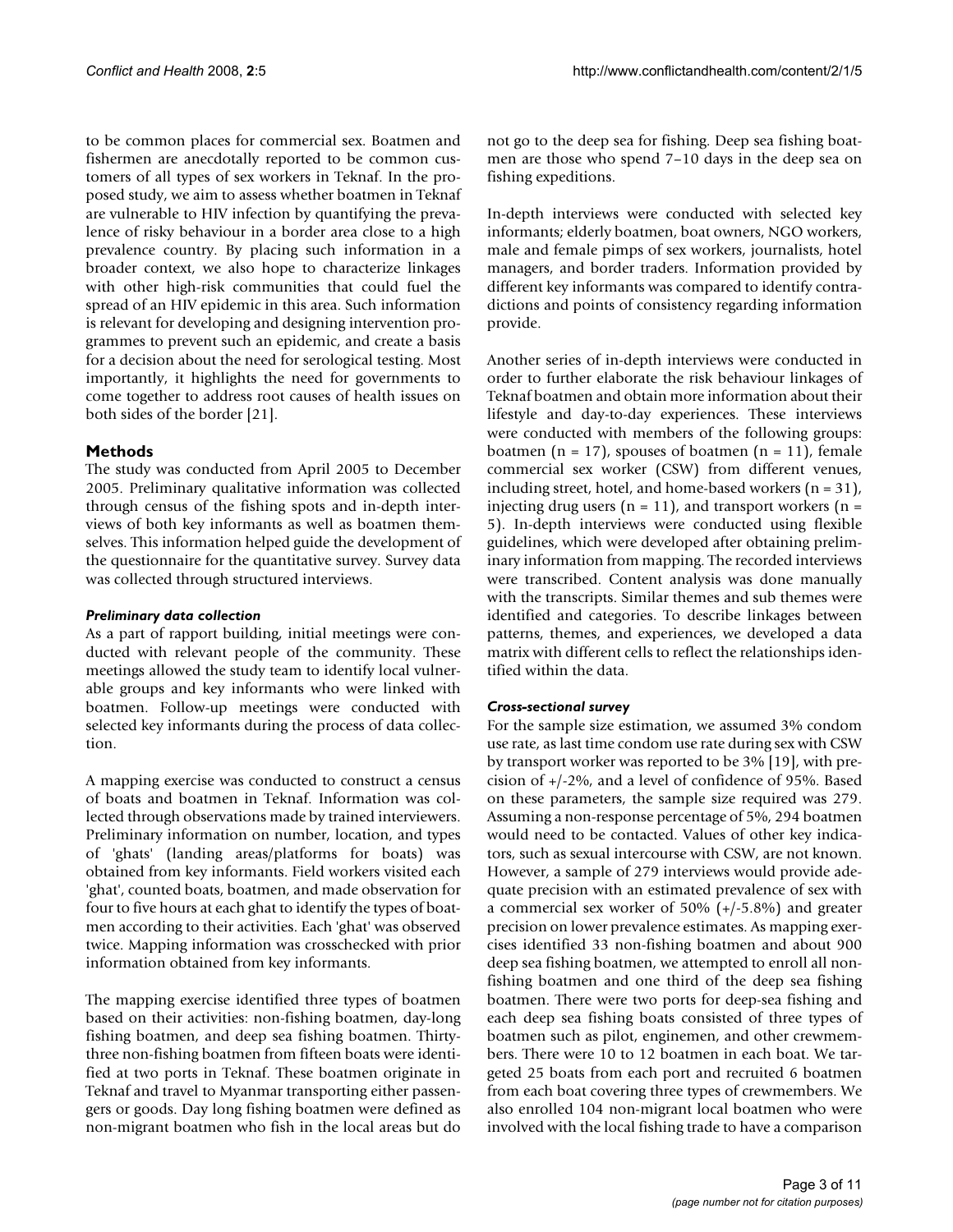as we assumed that they have lower risk of HIV infection due to cross border mobility.

Data was collected by 8 trained interviewers having minimum a bachelor degree, who were previously involved in the national behavioral surveillance for HIV. In addition, fifteen days intensive training was given to the data collectors on vulnerable groups in the study site, risk behaviour for HIV, mode of transmission of HIV infection, and data collection techniques including data collection tools. The cross-sectional survey collected demographic information, looked at boatmen's mobility patterns, and assessed boatmen's knowledge about HIV transmission and their own perceptions of risk. The survey measured vulnerability through data regarding boatmen's sexual risk behavior, including number, gender, and types of sexual partners and condom usage with different types of partners. The survey questionnaire consisted of seven sections. The first section was on socio demographic profile of the boatmen. The second section inquired about knowledge of boatmen related to HIV infection particularly on modes transmission, risks, and prevention. The third section included questions regarding experience of symptoms of sexually transmitted infections and its care. In section 4, use of condom was investigated. Section 5 and 6 addressed the issues of sexual practices and sexual partners. The last section was on sexual violence.

Boatmen were defined as males aged 18 and over who had worked in the past six months as crewmembers in a boat based in Teknaf. Boats were defined as those used primarily for fishing for transport of passengers, or for trade of goods. Participation in the study was on a voluntary basis. All participants in the study received a simple explanation about the objectives of the study and oral consent was obtained prior to the in-depth qualitative interviews or the quantitative survey. Confidentiality was strictly maintained throughout the interview process. Permission to tape record interviews were obtained from the participants prior to the interview took place. During the few indepth interviews where tape recording was not possible detailed notes were taken instead. All surveys were conducted anonymously. Prior to the implementation of the study, official approval was obtained from the Research Review Committee (RRC) and the Ethical Review Committee (ERC) of ICDDR, B. The ERC is an independent body house at ICDDR, B to look after the ethical aspects of research protocols of the Centre and comprised of experts mostly outside the Centre.

Data was entered using Epi-Info for Windows Version 3. Range and consistency checks were done to ensure accuracy. Data was analyzed using SPSS version 10. Both bivariate and multivariate analysis were done. Descriptive analysis included preparation of frequency cross-tabulations, calculating means, medians and 95% confidence intervals on estimated proportions for categorical variables. In bi-variate analysis demographic characteristics of boatmen are presented and Student-t test was done to see the overall significance of different categories. Also, chisquare/fisher's exact test performed and crude odds ratios with 95% CI obtained to see the association between sexual intercourse with non-marital partners and other variables such as marital status, age, education, income, type of boatmen, activities of boatmen, knowledge of mode of transmission of HIV, and individual risk perception. In multivariate analysis logistic regression was done to assess the influence of co-factors such as marital status, age, education, income, type of boatmen, activities of boatmen, knowledge of mode of transmission of HIV, and individual risk perception on dependent variable that is intercourse with female non-marital partners in last 12 months. To show statistical significant associations between impendent and dependent variables adjusted odds with 95% CI were calculated and p-values were obtained using logistic regression model.

## **Results**

## *Background characteristics of the boatmen*

Surveys were completed by 433 boatmen. Table 1 shows the background characteristics of the boatmen by type (deep sea fishing, local fishing, and non-fishing boatmen). Overall, the mean age of the boatmen ranged between 26 to 28 years. Thirty nine percent of the boatmen were between the ages of 18–24. A vast majority of the boatmen (73%) had no formal education. In comparison to other groups, the non-fishing boatmen were more likely to be under age 24, unmarried, and earn very low incomes.

## *Sexual behaviour of the boatmen with non-marital female sexual partners*

Non-marital female sexual partners are defined as sex partners who are not paid for sex (both casual and regular partners) as well as CSW. Characteristics of the boatmen's sexual behavior with non-marital female sexual partners are shown in Table 2. The table divides boatmen into groups based on type as well as marital status. In the last twelve months, 36 to 60% of all boatmen had two or more non-marital female sex partners. Overall, 34.8% of married men reported sexual intercourse with a non-marital female partner in the last year. However, a higher proportion of unmarried boatmen compared to the married groups tended to have sex with non- marital female sexual partners, odds ratio (OR) 0.59, 95% confidence interval (CI) (0.38–0.89). Table 2 shows boatmen's sexual behaviour with non-marital female partners by different boatmen categories. Higher proportion of unmarried boatmen than married tended to have sexual intercourse in with any other non-marital partners in all groups during the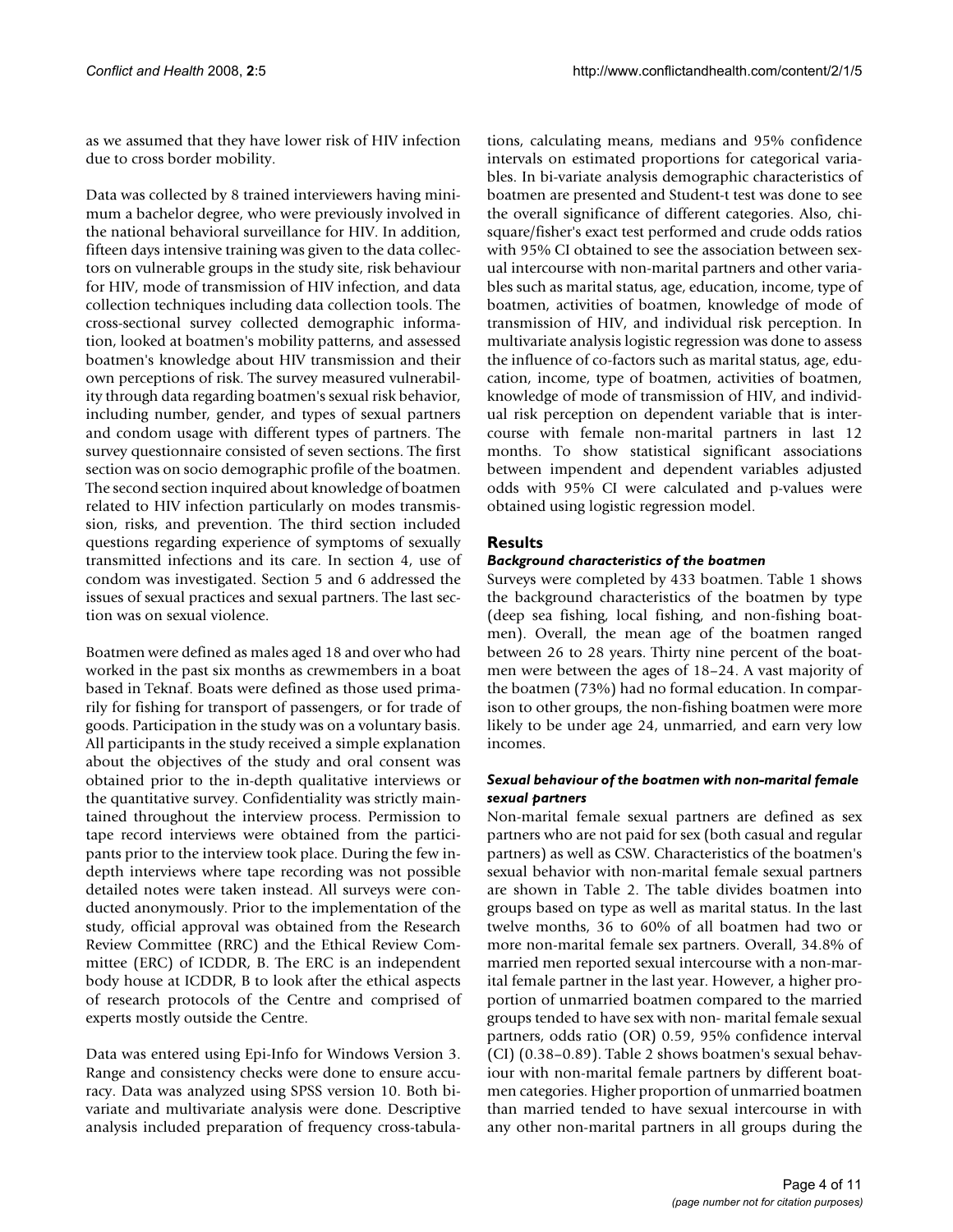| Variables              | Deep Sea boatmen<br>$n = 300$ | Day long fishing boatmen<br>$n = 104$ | P- value | Non-fishing boatmen<br>$n = 29$ | Total |
|------------------------|-------------------------------|---------------------------------------|----------|---------------------------------|-------|
| Age in years           |                               |                                       |          |                                 |       |
| $18 - 24$              | 39.3                          | 37.5                                  |          | 48.3                            | 39.05 |
| $25 - 34$              | 38.3                          | 48.4                                  |          | 34.5                            | 40.4  |
| $35+$                  | 22.3                          | 14.4                                  | 0.120    | 17.2                            | 20.1  |
| Mean $\pm$ SD          | $28.1 \pm 8.6$                | $26.2 \pm 5.9$                        |          | $26.1 \pm 10.6$                 |       |
| Marital status         |                               |                                       |          |                                 |       |
| Married                | 66.0                          | 70.2                                  |          | 48.3                            | 65.8  |
| Single                 | 34.0                          | 29.8                                  | 0.433    | 51.7                            | 34.2  |
| Education in years     |                               |                                       |          |                                 |       |
| No formal education    | 76.0                          | 66.3                                  |          | 65.5                            | 73.0  |
| I-5 grade [primary]    | 19.0                          | 30.8                                  |          | 31.0                            | 22.6  |
| 6-9 grade [secondary]  | 5.0                           | 2.9                                   | 0.037    | 3.4                             | 4.4   |
| Activities as boatmen  |                               |                                       |          |                                 |       |
| Pilot                  | 30.7                          | 12.5                                  |          | 51.7                            | 27.3  |
| Helper                 | 26.0                          | 12.5                                  |          | 48.3                            | 24.2  |
| Fishermen              | 27.0                          | 62.5                                  |          | 0                               | 33.7  |
| Engine man             | 16.3                          | 12.5                                  | 0.000    | 0                               | 14.8  |
| Monthly income in Taka |                               |                                       |          |                                 |       |
| $<$ US\$ 44            | 13.3                          | 22.1                                  |          | 58.6                            | 18.5  |
| US\$ 44-59             | 39.3                          | 61.5                                  |          | 34.5                            | 62.8  |
| $US$59+$               | 47.3                          | 16.3                                  | 0.000    | 6.9                             | 18.7  |
| Mean $\pm$ SD          | $69 \pm 34$                   | $52 \pm 17$                           |          | $39 \pm 24$                     |       |

#### **Table 1: Background characteristics of boatmen by groups**

last year. Of the non-marital female partners, 78 to 81% were sex workers (not shown in the table). Unmarried boatmen were more likely to have sexual intercourse with sex workers in last 12 months when compared to married boatmen. In the last month alone, 27% of all boatmen reported to having had sexual intercourse with sex workers.

In univariate analysis demographics of the boatmen were associated with a higher likelihood of having sex with a non-marital female partner in the last twelve months shown in Table 3. After adjusting for marital status, education, income, types of boatmen, knowledge of mode of transmission, and individual risk perception, boatmen who were 25 years and older were statistically less likely to have sexual intercourse with non- marital female partners in the last year compared to the boatmen aged less than 25 years. Similarly deep-sea fishing boatmen and nonfishing boatmen were statistically less likely to have sexual intercourse with non- marital female partners in the last year compared to the day long fishing boatmen adjusting for all other variables.

Rates of condom usage with non-marital female partners are shown in Table 4. Overall, small proportions of boatmen reported using condom during sexual intercourse during sex with non-marital partners. The proportion of daylong fishermen who used condoms during sex with non-marital female sexual partners in the last 12 months was lowest among all groups. Only 3.3% of all boatmen

reported always using condoms during sex with commercial female sex workers in the last month.

## *Sexual behaviour of boatmen with male and transgender sexual partners*

Characteristics of boatmen's sexual behavior with men and transgender sexual partners is shown in Table 5. Nineteen percent of boatmen reported that they had sex with other men in the last year. Approximately eight percent had sex with other men in the last month. About 5% of boatmen reported to having sex with a transgender person in the last year. Condom use was almost nil during sex with male and transgender sexual partners.

About fourteen percent of boatmen had participated in group sex during their lifetime. Group sex was defined as penetrative sex in a group session where there were at least two other partners. Boatmen reported to having group sex with groups ranging from three to thirteen partners.

#### *Reported symptoms relating to STIs*

About 33% of the boatmen reported having STI symptoms in the last year. Reported signs and symptoms included penile discharge, dysuria (pain during urination), genital lesions, swelling in the groin area, and anal discharge. Of the boatmen who had STI problems in the last year, 16% did not seek any treatment. Boatmen who sought treatment commonly visited a pharmacist or a government facility.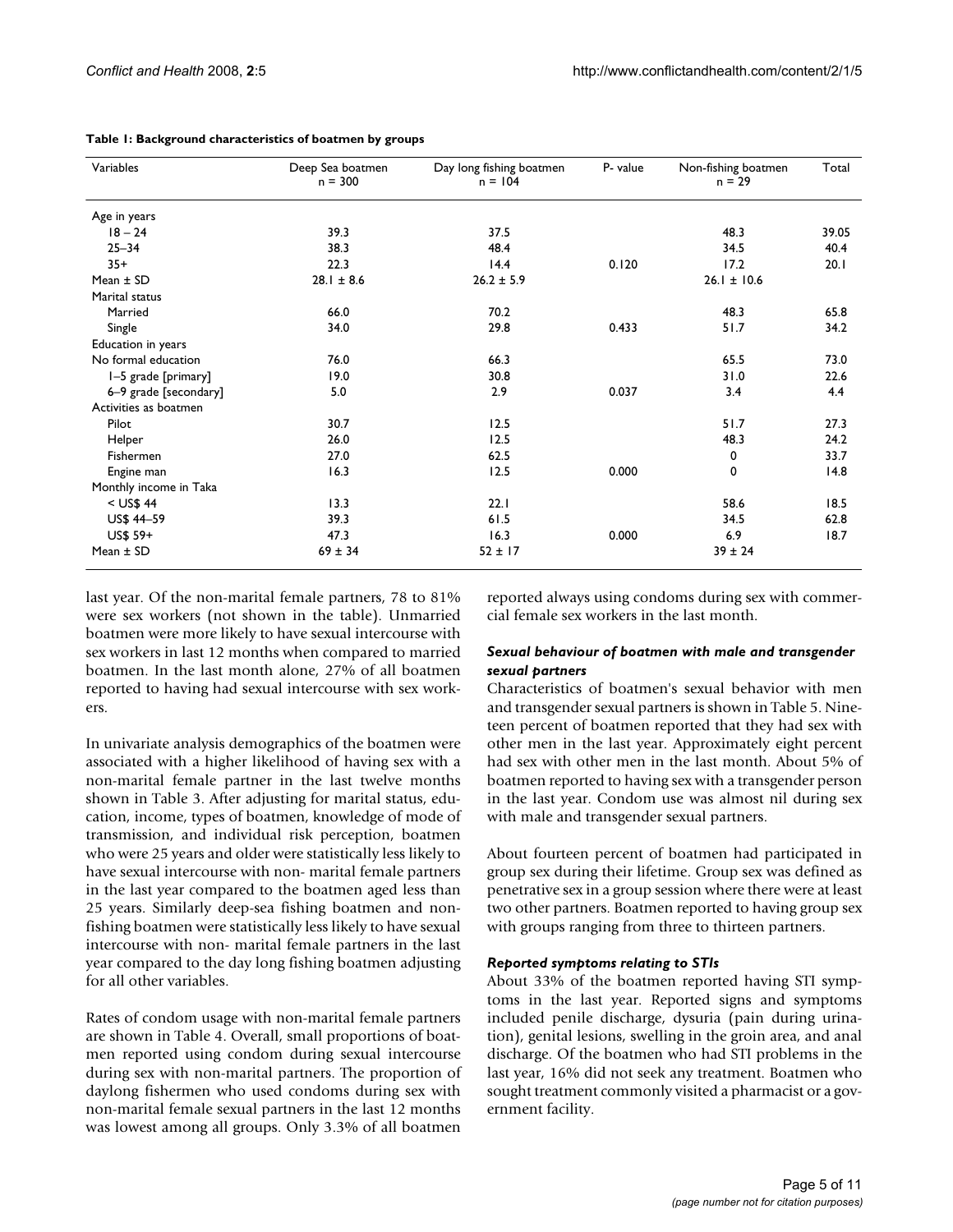| Variables                                                                                                        | Deep sea fishing boatmen |                                                                     | Day long fishing boatmen          |                                                                                                                    | Non-fishing boatmen |                              | Total     |
|------------------------------------------------------------------------------------------------------------------|--------------------------|---------------------------------------------------------------------|-----------------------------------|--------------------------------------------------------------------------------------------------------------------|---------------------|------------------------------|-----------|
|                                                                                                                  | Married n = 198          | Single $n = 102$                                                    | Married $n = 73$                  | Single $n = 31$                                                                                                    | Married $n = 14$    | Single $n = 15$              | $n = 433$ |
| Proportion of boatmen<br>who had sexual<br>intercourse with non-<br>marital female partners<br>in last 12 months |                          |                                                                     |                                   | 48.5 [41.5-55.4] 60.8 [51.3-70.2] 67.1 [56.3-77.8] 80.6 [66.6-94.5] 42.9 [16.9-68.8]                               |                     | 33.3 [9.4-57.1]              | 57.3      |
|                                                                                                                  | $P = .043$               |                                                                     | $P = 164$                         |                                                                                                                    | $P = .594$          |                              |           |
| Proportion of boatmen<br>who had sexual<br>intercourse with non-<br>marital female partners<br>in last month     |                          | 30.8 [24.3-37.2] 46.1 [36.4-55.7] 34.2 [23.3-45.0] 58.1 [40.7-75.4] |                                   |                                                                                                                    | 0                   | 26.7                         | 35.8      |
|                                                                                                                  | $P = 0.009$              |                                                                     | $P = .023$                        |                                                                                                                    |                     |                              |           |
| Proportion of boatmen<br>who had sexual<br>intercourse with CSW                                                  |                          |                                                                     |                                   | 38.9 [32.1-45.6] 45.1 [35.4-54.7] 57.5 [46.1-68.8] 70.0[53.9-86.1] 42.9 [16.9-68.8] 44.8 [19.6-69.9]               |                     |                              | 46.1      |
| in last 12 months                                                                                                | $P = .301$               |                                                                     | $P = .231$                        |                                                                                                                    | $P = .917$          |                              |           |
| Proportion of boatmen<br>who had sexual<br>intercourse with CSW                                                  | 24.2 [18.2-0.1]          |                                                                     | 32.4 [23.3-41.4] 30.1 [19.5-40.6] | 38.7 [21.5-55.8]                                                                                                   | 0                   | 26.7                         | 27.5      |
| in last month                                                                                                    | $P = .392$               |                                                                     | $P = .392$                        |                                                                                                                    |                     |                              |           |
| Number of non-marital<br>female partners in last<br>12 months                                                    |                          |                                                                     |                                   |                                                                                                                    |                     |                              |           |
|                                                                                                                  | $12.1$ [7.5–6.6]         | $8.8$ [3.3-4.2]<br>$P = .386$                                       | 6.8 $[1.2 - 12.5]$                | $6.4$ [2.2-15.0]<br>$P = .940$                                                                                     | $7.1$ [6.3-20.5]    | 20.0 [.2-40.2]<br>$P = .313$ | 10.2      |
| $2+$                                                                                                             |                          | $P = .009$                                                          |                                   | 36.4 [29.6-43.1] 52.0 [42.3-61.6] 60.3 [49.0-71.5] 74.2 [58.7-89.6] 35.7 [10.6-60.7] 46.7 [21.4-71.9]<br>$P = 175$ |                     | .547                         | 47.1      |

#### **Table 2: Boatmen's sexual behaviour with non-marital female partners**

Note: Confidence Interval [CI] is shown within parenthesis, corresponding p value is given below

#### *Knowledge of regarding HIV/AIDS*

Only 30% of the boatmen had ever heard about HIV/ AIDS. Of the boatmen who had heard about HIV/AIDS, they reported that their most common source of information about the disease was friends and relatives, followed by radio or TV.

Approximately 31% of boatmen knew that HIV/AIDS could be transmitted by sexual intercourse and 22% thought that sharing injecting equipment could be a mode of transmission for HIV/AIDS. Twenty-seven percent of boatmen knew that using condoms during sexual intercourse could prevent transmission of HIV/AIDS.

Only 14% of boatmen reported perceiving themselves to be at risk for contracting HIV at the time of interview. These boatmen identified risk to be associated with the following factors: having sex with CSW, having multiple sex partners, sharing needles or syringes, using condoms inconsistently or not at all, and sharing food with others Boatmen who did not think they were at risk for contracting HIV infection cited the following reasons for being protected against the virus; they washed their genitals with soap, water, or urine after sex, they selected partners who appeared healthy, they sometimes or always used condoms during sex, they did not share injection instruments, and they did not have sex with CSW. A few boatmen mentioned that they did not see others suffering from HIV so they did not think they themselves were at risk. A few boatmen also wore amulets, which they thought protected them from risk.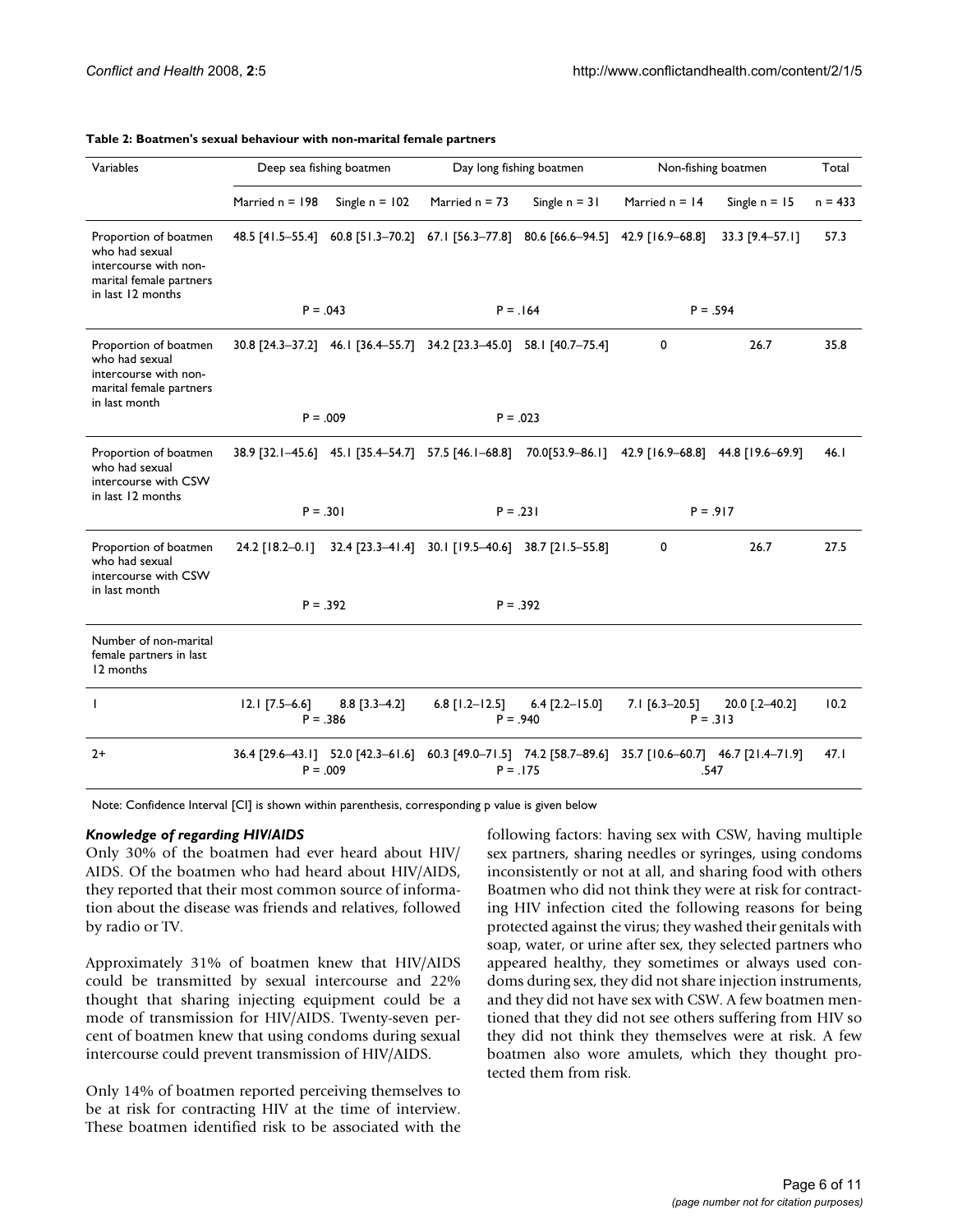| Independent variables                                                 | Crude odds ratio (95%CI) | Adjusted odds ratio (95% CI) | P-value |
|-----------------------------------------------------------------------|--------------------------|------------------------------|---------|
| Marital status                                                        |                          |                              |         |
| Married <sup>+</sup>                                                  |                          |                              |         |
| Single                                                                | $1.68(1.12 - 2.55)$      | $1.20(0.68 - 2.09)$          | 0.528   |
| Age group in years                                                    |                          |                              |         |
| Age $<$ 25 yrs $+$                                                    |                          |                              |         |
| $25+yrs$                                                              | $0.48(0.32 - 0.72)$      | $0.47(0.27 - 0.81)^*$        | 0.007   |
| <b>Educational attainments</b>                                        |                          |                              |         |
| Had formal schooling <sup>+</sup>                                     |                          |                              |         |
| Had no formal schooling                                               | $1.63(1.05 - 2.54)$      | $1.48(0.92 - 2.38)$          | 0.106   |
| Income                                                                |                          |                              |         |
| $<$ 3000 Taka $\dagger$                                               |                          |                              |         |
| 3000+ Taka                                                            | $0.55(0.33 - 0.92)$      | $0.62(0.34 - 1.12)$          | 0.116   |
| Type of boatmen                                                       |                          |                              |         |
| Local fishing +                                                       |                          |                              |         |
| Deep sea fishing                                                      | $0.53(0.34 - 0.82)$      | $0.35(0.20 - 0.60)$ *        | 0.000   |
| Non-fishing                                                           | $0.91(0.43 - 1.95)$      | $0.25(0.94 - 0.69)^*$        | 0.007   |
| Types of activities of boatmen                                        |                          |                              |         |
| Pilot +                                                               |                          |                              |         |
| Helper                                                                | $1.22(0.78 - 1.97)$      | $0.93(0.51 - 1.71)$          | 0.825   |
| Fisherman                                                             | $0.93(0.62 - 1.40)$      | $0.55(0.30 - 0.99)$          | 0.050   |
| Engineman                                                             | $1.29(0.75 - 2.23)$      | $1.03(0.52 - 2.04)$          | 0.928   |
| Knowledge on mode of transmission of HIV                              |                          |                              |         |
| Knew HIV could be transmitted through sexual intercourse <sup>+</sup> |                          |                              |         |
| Did not know HIV could be transmitted through sexual intercourse      | $1.19(0.59 - 2.93)$      | $1.15(0.52 - 2.52)$          | 0.735   |
| Individual risk perception                                            |                          |                              |         |
| Perceived risk of being infected with HIV +                           |                          |                              |         |
| Perceived no risk for self                                            | $0.86(0.56 - 1.33)$      | $0.66(0.40 - 1.09)$          | 0.106   |

**Table 3: Factor associated with boatmen's sexual intercourse with any non-marital female partners in last 12 months**

\* Statistically significant

† Reference category

#### *Violence within the boatmen community*

About 31% of the boatmen reported being beaten while working as a boatman. Five percent of boatmen reported being raped, with non-fishing boatmen comprising the majority of these cases. Non-fishing boatmen reported that forced sexual intercourse was commonly perpetuated by coastal guards, law enforcement agents, and sea pirates.

#### *Mobility of boatmen between Bangladesh and Myanmar*

Overall 42% of the boatmen had been to Myanmar, with a mean number of 117 visits there. In the last three months, 100% of the non- fishing migrant boatmen, 35% of the deep-sea boatmen, and 31% of the daylong fishing boatmen had been to Myanmar. Of the boatmen who had visited Myanmar in the last three months, 39% reported to have sex with sex workers, and 4.2% had sex with other non-paying sexual partners. The mean duration of stay in Myanmar was three nights. There was a significant correlation observed between the numbers of nights stayed in Myanmar and sexual intercourse with sex workers while in Myanmar (statistically significant at .01 level). The most common place for overnight stays in Myanmar were boarding houses, which are not linked with the hotels of Teknaf.

Three percent of the boatmen who had previously been to Myanmar also reported traveling to other countries, including India, Pakistan, and Thailand.

## **Qualitative results**

## *Sexual beliefs and practices of boatmen*

In-depth interviews were conducted with sixteen boatmen to explore risk behaviour linkages, their lifestyles, day-today experiences, and risk perceptions. Five interviews were done with each of the deep sea and local boatmen and six interviews were done with daylong boatmen. Having multiple female sexual partners is perceived by most of the boatmen as symbolic of "strong masculinity." One commonly heard expression in interviews was, "*MoroderJibon"*, which states that men's lives are for enjoyment with girls..."Many boatmen stated "We have to face very dreadful conditions out in the sea, where our work is a matter of life and death. Because of this, we need to rejuvenate our energy." Sex with multiple sexual partners and drug use were seen as a means for 'rejuvenating energy'. Substances that were commonly abused included local wine, ganja (cannabis), heroin, and sleeping pills.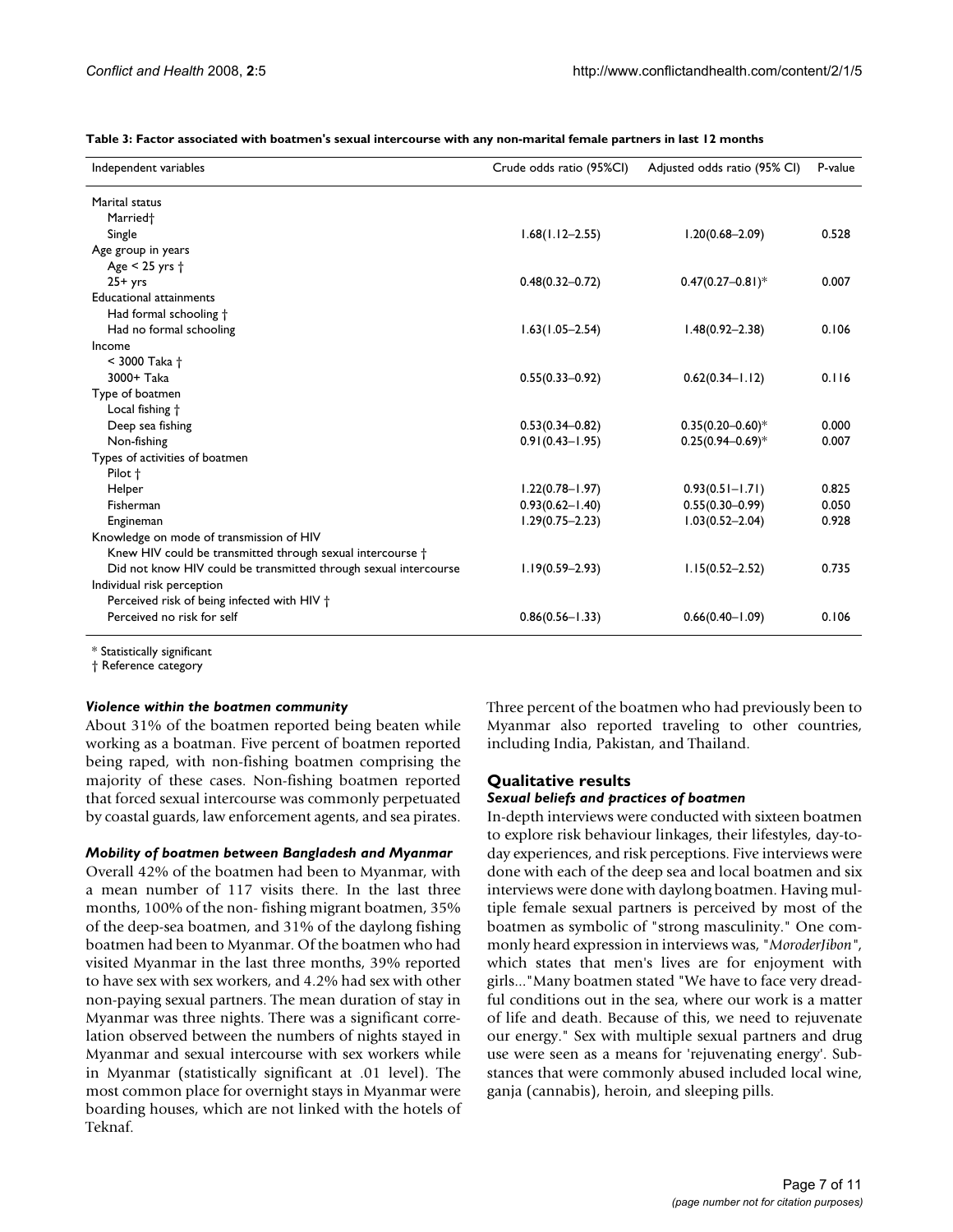| Table 4: Condom use during sex with female non-marital partners |  |
|-----------------------------------------------------------------|--|
|-----------------------------------------------------------------|--|

| Variables                                                                                                                                                                               |           | Deep Sea fishing boatmen Day Long fishing boatmen Non-fishing boatmen Total number |          |           |
|-----------------------------------------------------------------------------------------------------------------------------------------------------------------------------------------|-----------|------------------------------------------------------------------------------------|----------|-----------|
|                                                                                                                                                                                         | $n = 164$ | $N = 74$                                                                           | $n = 22$ | $n = 260$ |
| Proportion of boatmen who used condoms during<br>sex with non-marital female partners in last 12<br>months (denominator is who had sex with non-<br>marital partners in last 12 months) | 11.0      | 4.1                                                                                | 18.2     | 9.6       |
| Proportion who used condoms during sex with<br>non-marital female partners in last month<br>(denominator is who had sex with non-marital<br>partners in last month)                     | $n = 108$ | $N = 43$                                                                           | $n = 4$  | $n = 155$ |
| Never                                                                                                                                                                                   | 63.0      | 9.3                                                                                | 75.0     | 71.6      |
| Sometimes                                                                                                                                                                               | 32.4      | 2.3                                                                                | 25.0     | 23.9      |
| Always                                                                                                                                                                                  | 4.6       | 4.7                                                                                | $\Omega$ | 4.5       |
| Proportion who used condoms during sex with<br>CSW in last month (denominator is who had sex<br>with commercial female sex workers in last<br>month)                                    | $n = 82$  | $n = 35$                                                                           | $n = 4$  | $n = 121$ |
| Never                                                                                                                                                                                   | 64.6      | 94.3                                                                               | 75.0     | 73.6      |
| Sometimes                                                                                                                                                                               | 31.7      | 2.9                                                                                | 25.0     | 23.1      |
| Always                                                                                                                                                                                  | 3.7       | 2.9                                                                                | 0        | 3.3       |
| Proportion who used condoms during sex with<br>CSW at last visit to sex worker (denominator is<br>who had sex with CSW in last 12 months)                                               | $n = 127$ | $n = 64$                                                                           | $n = 19$ | $n = 210$ |
|                                                                                                                                                                                         | 11.0      | 3.1                                                                                | 15.8     | 9.0       |

Boatmen believed that practicing sex in the deep sea was forbidden because they viewed the sea as pure and *"roti ruji*", or a means for earning their livelihood. They believed that having sex in a boat that was out at sea would cause them to be cursed by the sea. This curse would extend to all aspects of his life and cause him extreme suffering. This belief caused many boatmen to engage in sexual activities exclusively around port areas. Both unmarried and married boatmen reported that they had both paid and unpaid sex partners in Teknaf and Myanmar. Premarital sex was found to be common in the boatmen community. CSW stated that many of their clients were boatmen. Both spouses of boatmen and CSW confirmed that condom (known as *fathna* in the local

term) use was extremely rare. CSW were offered extra money to perform anal, oral, or group sex.

Almost all boatmen and some of the spouses experienced STI related symptoms in their life. For such problems mostly they sought treatments from *'kabiraj'* homeopathy practitioners or pharmacists. They do not prefer to consult health professionals because of two main reasons; one is lack of privacy/confidentiality to see those, another is they do not perceive such problems as serious health problems.

Although few boatmen heard about 'AIDS' but could not related it with route of transmission. Overall self-risk per-

| Boatmen's sexual practices with men and transgendered<br>partners                | Deep Sea fishing boatmen | Day long fishing boatmen Non-fishing boatmen |          | Total     |
|----------------------------------------------------------------------------------|--------------------------|----------------------------------------------|----------|-----------|
|                                                                                  | $n = 300$                | $n = 104$                                    | $n = 29$ | $n = 433$ |
| Proportion who had sexual intercourse with men in last<br>12 months              | 20.0                     | 21.2                                         | 10.3     | 19.6      |
| Proportion who had sexual intercourse with men in last<br>month                  | 9.0                      | 6.7                                          | 3.4      | 8.1       |
| Proportion who had sexual intercourse with male sex<br>workers in last 12 months | 6.7                      | 4.8                                          | $\Omega$ | 5.8       |
| Proportion who had sexual intercourse with male sex<br>workers in last month     | 4.0                      | 1.0                                          | $\Omega$ | 3.0       |
| Proportion who had sexual intercourse with transgender<br>in last 12 months      | 4.7                      | 2.9                                          | 0.3      | 4.6       |
| Proportion who had sexual intercourse with transgender<br>in last month          | 1.3                      | 0                                            | 3.4      | 1.2       |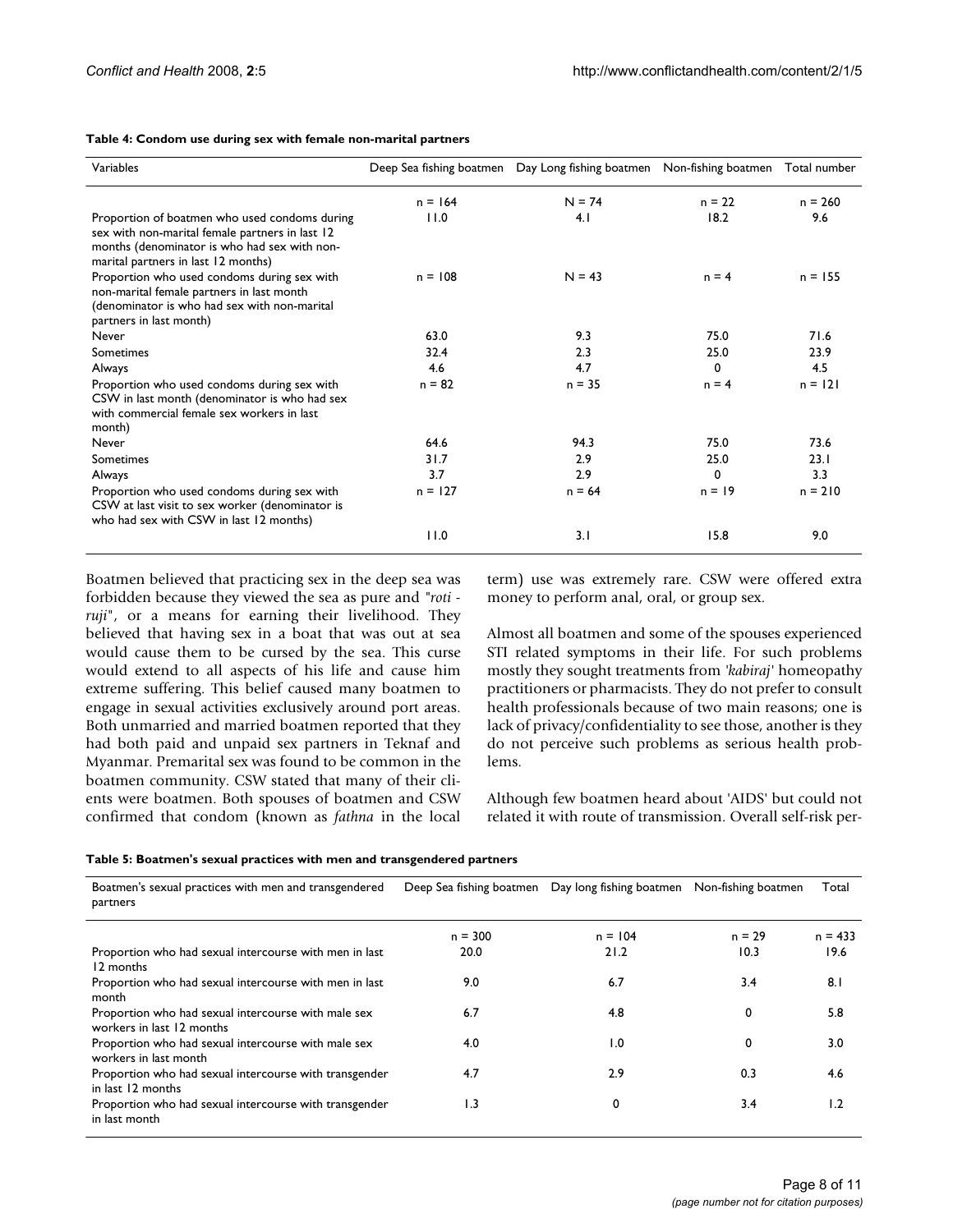ception was low because most boatmen view HIV/AIDS as sort of a remote problem for them. One expression was "We don't see anybody known to us suffering from this disease, so why to worry?"

Only three boatmen reported any past history of injecting drug use. However, interviews with injecting drug users in Teknaf revealed that they occasionally shared injecting equipment with boatmen.

## *Sexual linkages*

In-depth interviews with other vulnerable groups including commercial female sex workers, injecting drug users, and transport workers revealed that boatmen are part of a risk behaviour network that begins locally in Teknaf and extends to Myanmar. Boatmen regularly interact with spouses, non-paying female sex partners, and commercial sex partners. The female CSW have other sexual partners such as transport workers and injecting drug users, many of whom have spouses and non-paying partners. Injection Drug Users (IUD) often share needle and syringes with their boatmen friends both in Teknaf and in Myanmar. Few local transport workers interviewed reported to work previously as boatmen and they still have linkages with boatmen community in Teknaf. Tourists from different parts of Bangladesh also stay in hotels in Teknaf where CSW are based. This broadens the network considerably.

As an extremely mobile group, boatmen make frequent visits to Myanmar both legally and illegally and often have sex with sex workers while in Myanmar, who they consider more attractive. Sex workers originally from Myanmar also move back and forth between Teknaf and Myanmar. They state that many women from Myanmar come to Teknaf seeking better job opportunities, higher wages, and prospects of marriage. Women from Myanmar often have unregistered marriages with men in Bangladesh. These women often get divorced or deceived by men and many of them are eventually compelled to join the sex trade.

The key informants confirmed that a complex web of social and sexual linkages bound boatmen between Teknaf and Myanmar and revealed the existence of many cross- border families between the two countries. They stated that boatmen who are originally from Myanmar (but are now citizens of Bangladesh) are preferred by employers because they have easy access to Myanmar. Officially, movement of Bangladeshi boatmen and traders with formal visas are restricted to "Modu ghat," or the landing platforms for boats, in Myanmar. However, this is not enforced and many stay overnight with relatives and friends.

## *Limitation of the study*

The study used a convenience sample, so there was a chance of having selection bias. However, as the boatmen are highly mobile, it was challenging to get access to the boatmen. Randomization of respondents was not possible.

## **Discussion**

Boatmen in Teknaf may act as a bridging population to fuel a future HIV epidemic in the Bangladesh/Myanmar border area. The present study is one of the first to describe and the vulnerability of boatmen in Teknaf to HIV by quantifying the prevalence of risky sexual behaviour and contextualizing it in a cross-border context. Many of the boatmen reported having multiple sexual partners, including paid and non-paid partners, both in Teknaf and Myanmar. Condom usage was found to be extremely rare during sex with all types of partners.

Boatmen in Teknaf are at high risk of contracting HIV infection through sexual linkages that connect Bangladesh and Myanmar, a country experiencing a generalized HIV epidemic. There is a great potential for boatmen infected with the virus to spread HIV to their spouses and other sexual partners (both male and female) in their communities. Local sex workers who cater to the needs of clients including boatmen are at even higher risk for contracting HIV as they attempt to strike a balance between making a living and protecting their health. Sex workers in Teknaf are often undocumented migrants from Myanmar, and are preferred in the local sex trade due to their attractive features. These women are extremely marginalized as a group and have the least power to negotiate for condom use. A study done in Hong Kong indicated that female migrant workers are often at risk of violence, discriminated against, and do not have adequate knowledge regarding HIV/AIDS [22]. The National Surveillance for HIV in Bangladesh also found that a large proportion of transport workers reported having both commercial and non-commercial sex partners and condom use was very low [19]. Sex workers may be even more vulnerable to violence at the hands of their clients because clients often come to them in drug or alcohol induced states. This underscores the prevailing norms of 'strong masculinity' and perceived means of 'rejuvenating energy' that encourages men to have sex with multiple partners and use alcohol and drugs, which increases both boatmen's and their partner's vulnerability to HIV/AIDS. In Bangladesh the highest HIV infection rate has always been recorded in injection Drug Users (IUD) that is at 4% [19]. Our study reported that some of clients of the sex workers were injection drug users. Also some of the IDU respondents mentioned that they often share injection equipment with boatmen, who were their friends. The present study demonstrates that boatmen in Teknaf are an integral part of a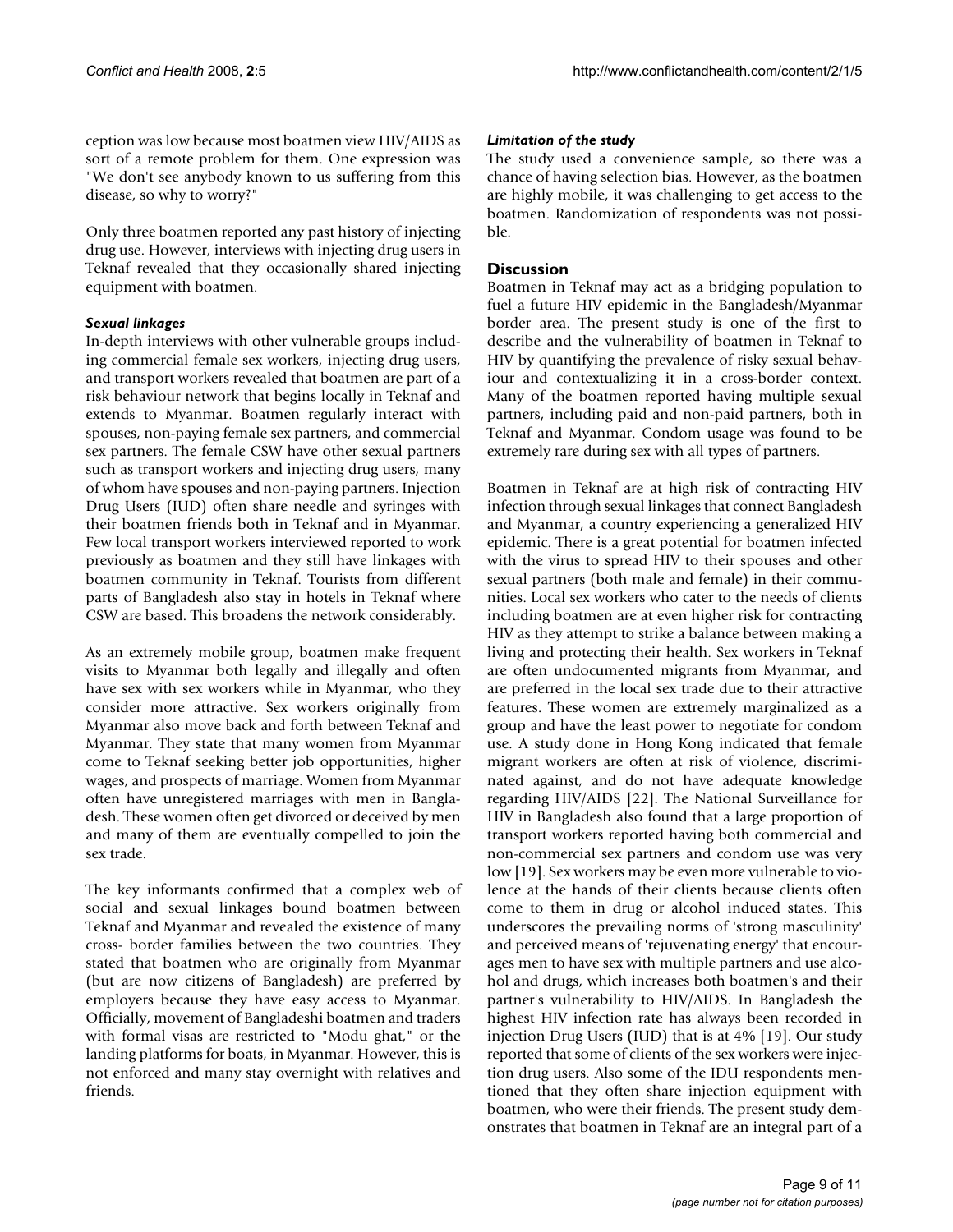high-risk behaviour network between Myanmar and Bangladesh. In the national Surveillance for HIV, vulnerable groups such as transport workers, male and female sex workers, males who have sex with males and transgenders are included. Without having preliminary information on risk behaviour of a particular group, we could not recommend them to be included in the National surveillance. The present study has provided first hand information about such a vulnerable group and we encourage their inclusion into the National Serological Surveillance for HIV. It would provide stronger evidence whether they are at risk of acquiring HIV infection due to cross border mobility and sexual linkages.

Most boatmen in Teknaf lack a clear understanding of how HIV can be transmitted and how to protect themselves from contracting the disease. Despite high reporting of STI related symptoms by boatmen, they did not perceive that they were at risk for HIV. Many boatmen stated that HIV/AIDS was a remote problem to them because they did not see people suffering from the disease in their communities. Therefore, AIDS related education that addresses the needs of the boatmen in Teknaf must receive immediate attention from policymakers, researchers, and programmers. Interventions should be designed with a particular focus on mode of transmission of HIV infection. Such an intervention should also have components to promote safer sex practices that are community-driven. We recommend peer approaches to successfully reach boatmen communities within Teknaf. The peer boatmen might act as safe sex promoter through one to one communication or group discussions. They could also keep a store and distribute condom among other boatmen. One local NGO was identified working with injecting drug users and sex workers in Teknaf. But, no intervention was particularly targeted to boatmen in Teknaf. UNHCR can take a leadership role in establishment of local initiatives to address needs of such a vulnerable group as they are directly linked with local refugees community.

In conclusion, migration between the port towns of Teknaf, Bangladesh and Myanmar is prevalent. The geographical proximity of the two countries allows for a great deal of bilateral movement of people, goods, and illicit drugs. Furthermore, the border communities reflect the impact of widespread poverty, continuing conflict and persecution on both sides of the border, and a lack of health education and infrastructure. This study describes intricate risk behavior networks, which includes illicit drug use, multiple sex partners, unprotected sex, and violence. Regional approaches and collaborative efforts from those on both sides of the border are necessary for effective measures that will address the increased risk for a generalized HIV epidemic in this area.

#### **Authors' contributions**

RG participated in the study design, coordinated the fieldwork, contributed in data analysis and drafted the manuscript. AM participated in design of the study. TW revised and modified the manuscript. HK implemented the study at field level and coordinated data collection. NcS participated in data management and data analysis. TA provided overall guidance to the study team. All authors approved the final manuscript.

#### **Acknowledgements**

This study was funded by the Department for International Development (DFID) UK. ICDDR, B acknowledge with gratitude the commitment of DFID, UK to this research efforts. Also, the authors would like to thank Dr. Elizabeth Oliveras of ICDDR, B and Ms. Nicole Franck Masenior, MHS, Senior Research Coordinator, The Center for Public Health and Human Rights, Johns Hopkins Bloomberg School of Public Health for their valuable comments on the study.

#### **References**

- Manjunath JV, Thappa DM, Jaisankar TJ: [Sexually transmitted dis](http://www.ncbi.nlm.nih.gov/entrez/query.fcgi?cmd=Retrieve&db=PubMed&dopt=Abstract&list_uids=12230925)**[eases and sexual lifestyles of long-distance truck drivers: a](http://www.ncbi.nlm.nih.gov/entrez/query.fcgi?cmd=Retrieve&db=PubMed&dopt=Abstract&list_uids=12230925) [clinico-epidemiologic study in south India.](http://www.ncbi.nlm.nih.gov/entrez/query.fcgi?cmd=Retrieve&db=PubMed&dopt=Abstract&list_uids=12230925)** *Int J STD AIDS* 2002, **13(9):**612-7.
- 2. Ramjee G, Gouws AEE: **[Prevalence of HIV among truck drivers](http://www.ncbi.nlm.nih.gov/entrez/query.fcgi?cmd=Retrieve&db=PubMed&dopt=Abstract&list_uids=11773878) [visiting sex workers in KwaZulu-Natal, South Africa.](http://www.ncbi.nlm.nih.gov/entrez/query.fcgi?cmd=Retrieve&db=PubMed&dopt=Abstract&list_uids=11773878)** *Sex Transm Dis* 2002, **29(1):**44-9.
- 3. **NewEra/SACTS on HIV/STD Prevalence and Risk Factors among Migrant and Non-Migrant Males: FHI Report.** *Kathmandu, Nepal* 2002.
- 4. Villarinho L, Bezerra I, Lacerda R, Latorre Md Mdo R, Paiva V, Stall R, Hearst N: **[\[Vulnerability to HIV and AIDS of short route truck](http://www.ncbi.nlm.nih.gov/entrez/query.fcgi?cmd=Retrieve&db=PubMed&dopt=Abstract&list_uids=12364901) [drivers, Brazil\].](http://www.ncbi.nlm.nih.gov/entrez/query.fcgi?cmd=Retrieve&db=PubMed&dopt=Abstract&list_uids=12364901)** *Rev Saude Publica* 2002, **36(4 Suppl):**61-7.
- 5. Entz AC, Ruffolo VP, Chinveschakitvanich V, Soskolne V, van Griensven GJP: **[HIV-1 prevalence, HIV-1 subtypes and risk factors](http://www.ncbi.nlm.nih.gov/entrez/query.fcgi?cmd=Retrieve&db=PubMed&dopt=Abstract&list_uids=10853985) [among fishermen in the Gulf of Thailand and the Andaman](http://www.ncbi.nlm.nih.gov/entrez/query.fcgi?cmd=Retrieve&db=PubMed&dopt=Abstract&list_uids=10853985) [Sea.](http://www.ncbi.nlm.nih.gov/entrez/query.fcgi?cmd=Retrieve&db=PubMed&dopt=Abstract&list_uids=10853985)** *Aids* 2000, **14(8):**1027-1034.
- 6. Soskolne V: **Reducing risky behaviour: insights and interventions among a migrant fishing community in Thailand.** *proceedings of the 13th International Conference on HIV/AIDS, Durban, South Africa* 2000.
- 7. Seeley JA, Allison EH: **[HIV/AIDS in fishing community: chal](http://www.ncbi.nlm.nih.gov/entrez/query.fcgi?cmd=Retrieve&db=PubMed&dopt=Abstract&list_uids=16036255)[lenges to delivering antiretroviral therapy to vulnerable](http://www.ncbi.nlm.nih.gov/entrez/query.fcgi?cmd=Retrieve&db=PubMed&dopt=Abstract&list_uids=16036255) [groups.](http://www.ncbi.nlm.nih.gov/entrez/query.fcgi?cmd=Retrieve&db=PubMed&dopt=Abstract&list_uids=16036255)** *AIDS Care* 2005, **17(6):**688-97.
- 8. Allison EH, Seeley JA: **HIV and AIDS among fisher folk: a threat to 'responsible fisheries'?** *Fish and fisheries* 2004, **5:**215-234.
- 9. Wiwanitkit V, Waenlor W: **[Prevalance of anti-HIV seropositiv](http://www.ncbi.nlm.nih.gov/entrez/query.fcgi?cmd=Retrieve&db=PubMed&dopt=Abstract&list_uids=12516582)[ity in Myanmar migrants in a rural area of Thailand.](http://www.ncbi.nlm.nih.gov/entrez/query.fcgi?cmd=Retrieve&db=PubMed&dopt=Abstract&list_uids=12516582)** *Viral Immunol* 2002, **15(4):**661-3.
- 10. Malaysian AIDS Council on Huang M: *HIV/AIDS among fishers: vulnerability of their partners: University Putra Report. Malaysia* 2002.
- Samnang P, Leng HB, Kim A, Canchola A, Moss A, Mandel JS, Page-Shafer K: **[HIV prevalence and risk factors among fishermen in](http://www.ncbi.nlm.nih.gov/entrez/query.fcgi?cmd=Retrieve&db=PubMed&dopt=Abstract&list_uids=15228734) [Sihanouk Ville, Cambodia.](http://www.ncbi.nlm.nih.gov/entrez/query.fcgi?cmd=Retrieve&db=PubMed&dopt=Abstract&list_uids=15228734)** *Int J STD AIDS* 2004, **15(7):**479-483.
- 12. Serwadda D, Mugerwa RD, Sewankambo NK, Lwegaba A, Carswell JW, Kirya GB, Bayley AC, Downing RG, Tedder RS, Clayden SA, *et al.*: **Slim disease: a new disease in Uganda and its association with HTLV-III infection.** *The Lancet* 1985, **2:**849-852.
- 13. Ainsworth M, Semai I: **Who is most likely to die of AIDS? Socioeconomic correlates of adult deaths in Kagra Region Tanzania.** *Proceedings of the 13th International conference on HIV/AIDS, 8– 14 July; 2000. Durban, South Africa* .
- 14. Sheikh NS, Sheikh AS, Rafi-u-Shan , Sheikh AA: **[Awareness of HIV](http://www.ncbi.nlm.nih.gov/entrez/query.fcgi?cmd=Retrieve&db=PubMed&dopt=Abstract&list_uids=12718771) [and AIDS among fishermen in costal areas of Balochistan.](http://www.ncbi.nlm.nih.gov/entrez/query.fcgi?cmd=Retrieve&db=PubMed&dopt=Abstract&list_uids=12718771)** *J Coll Physicians Surg Pak* 2003, **13(4):**192-4.
- 15. Entz A, Prachuabmoh V, van Friensven F, Soskolne V: **[STD history,](http://www.ncbi.nlm.nih.gov/entrez/query.fcgi?cmd=Retrieve&db=PubMed&dopt=Abstract&list_uids=11714943) [self treatment, and health care behaviours among fishermen](http://www.ncbi.nlm.nih.gov/entrez/query.fcgi?cmd=Retrieve&db=PubMed&dopt=Abstract&list_uids=11714943) [in the Gulf of Thailand and the Andaman Sea.](http://www.ncbi.nlm.nih.gov/entrez/query.fcgi?cmd=Retrieve&db=PubMed&dopt=Abstract&list_uids=11714943)** *Sex Transm Infect* 2001, **77(6):**436-40.